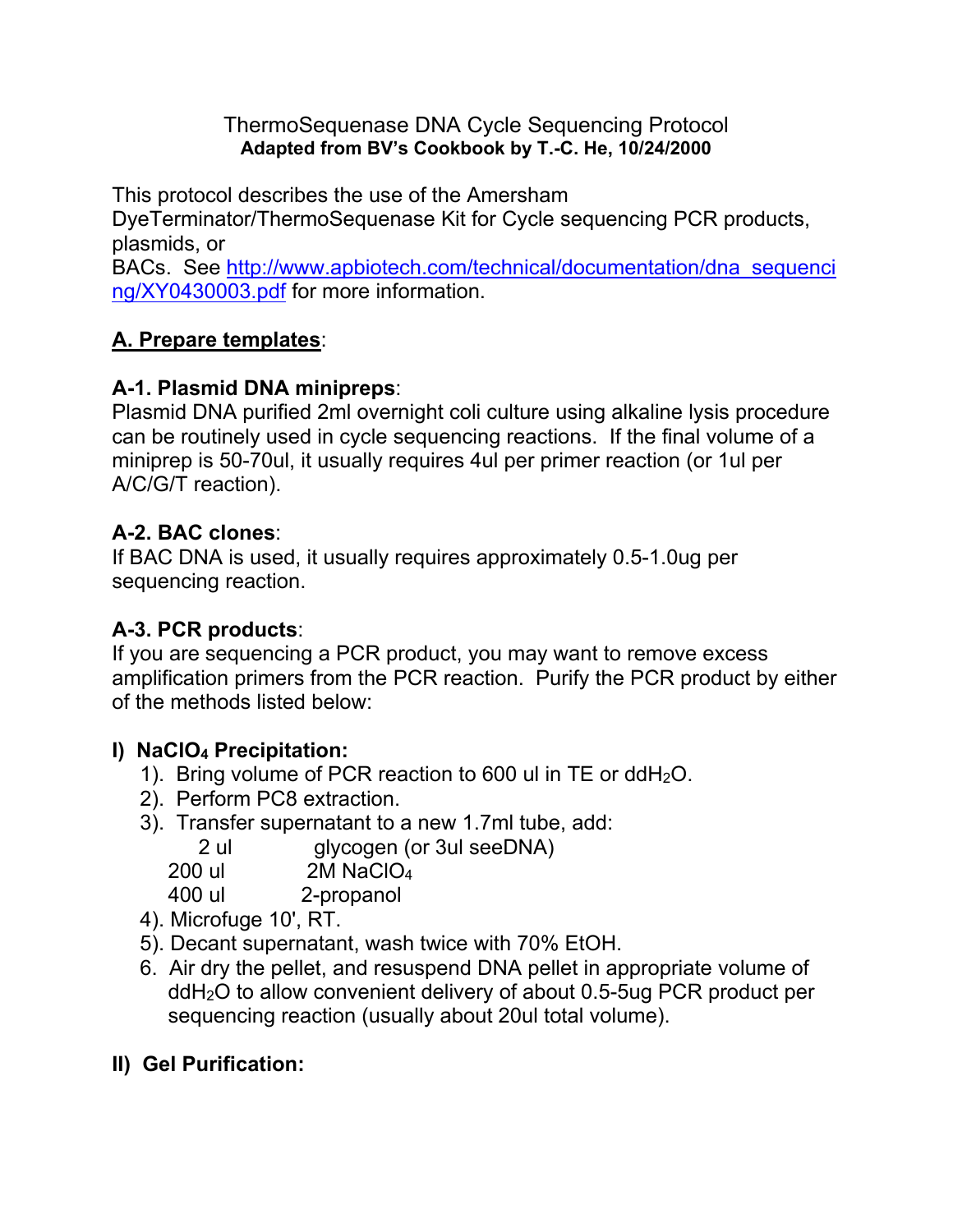- 1). Run PCR product on agarose gel of appropriate concentration (0.7- 2.0%).
- 2). Cut out appropriate band.
- 3). Place gel slice into upper reservoir of Spin-X tube (Costar), or regular spin-column.
- 4). Microfuge 15', RT.
- 5). Bring volume of liquid collected in lower reservoir of Spin-X tube to 400ul.
- 6). Add:

| $2$ ul | 3ul see DNA |
|--------|-------------|
| 40 ul  | 7.5M NaOAc  |
| 800 ul | 100% EtOH   |

- 7). Microfuge 5', RT.
- 8). Decant supernatant, wash twice with 70% EtOH.
- 9). Air dry and resuspend DNA pellet in appropriate volume of TE or ddH2O to allow convenient delivery of about 0.5ug PCR product per sequencing reaction (usually about 20ul total volume).

#### **B. Cycle Sequencing Reactions**

1. Set up Reaction Mixture:

| 2ul      | 10 X Reaction Buffer                                      |
|----------|-----------------------------------------------------------|
| 4ul      | plasmid DNA, minipreps                                    |
|          | [or $\sim$ 2 ul PCR product (50-500 ng)]                  |
|          | [or for BAC DNA, use ~10% of a Nucleobond Midiprep]       |
| 1ul      | Primer (20-40 ng/ul; or 0.5-2.5 pmol)                     |
| 12ul     | Water (or 20 ul minus the volume of all other components) |
| 1ul      | ThermoSequenase (USB, 4U/ul) (in some cases, 2ul can be   |
| $\cdots$ |                                                           |

used)

- 2. Make 4 master termination mixtures (G, A, T, C) containing 2N ul dGTP termination mix and 0.5N ul of the appropriate  $\alpha$ -33P]ddNTP, where N = the total number of sequencing reactions to be run. (Alternatively, use dITP termination mix instead to dGTP termination mix; dITP is recommended for resolving compressions, while dGTP supposedly yields more even band intensities).
- 3. Aliquot 2.5ul of each master termination mixture (G, A, T, C) to separate wells of a 96-well PCR plate.